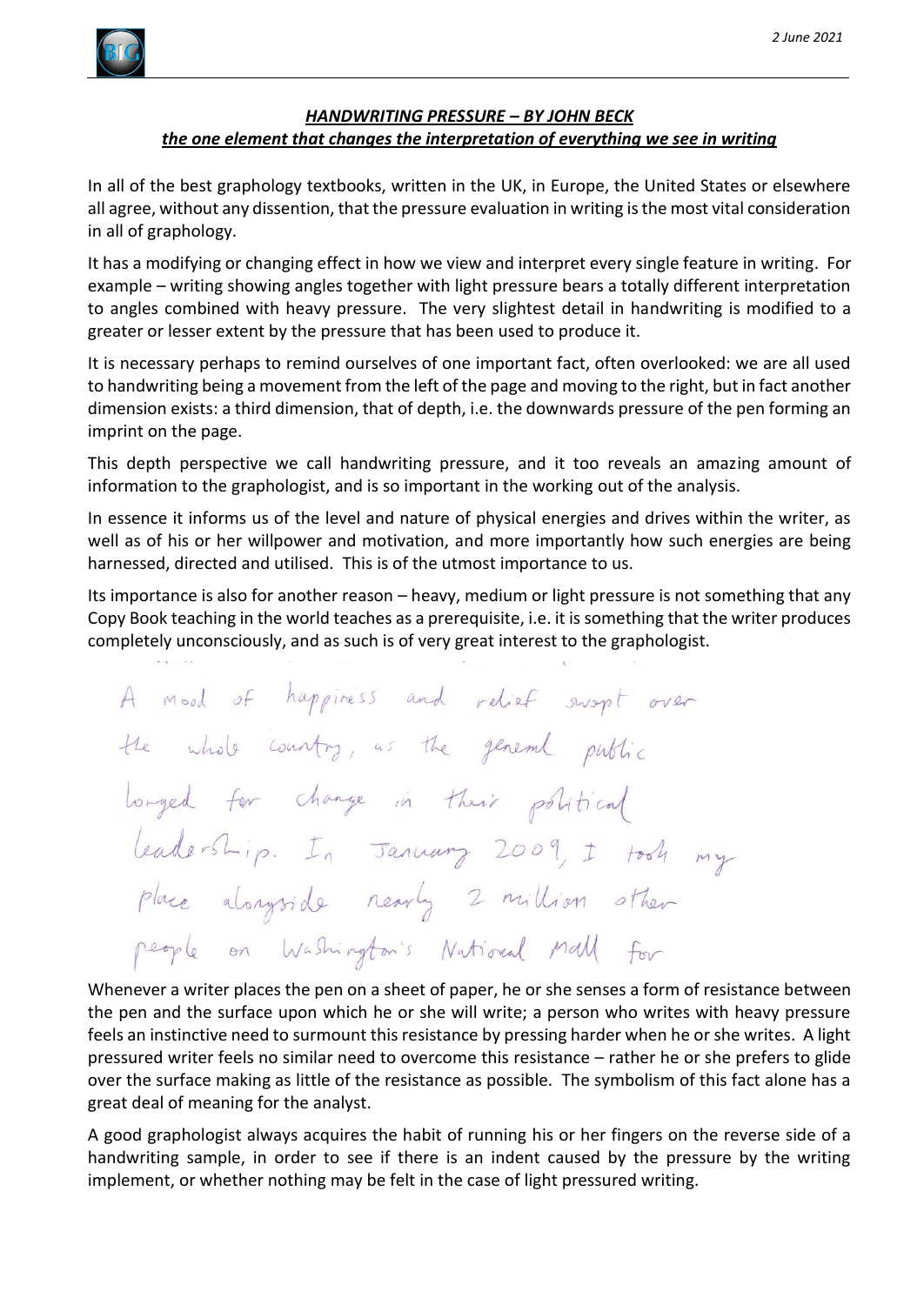

# **What is the interpretation in psychology for both heavy and light pressure?**

Pressure in handwriting links directly with Freud's theory on Libido, and with Jung's theory of Psychic energy. All accomplishment in life depends upon the expenditure of energy, and pressure in handwriting informs us on a) the nature of this life energy and b) how the writer is using it.

Pressure in handwriting has everything to do with the force of instincts: heavy pressure indicates the instincts are strong and much to the fore in that individual. In a light pressured writing, the force of instinct is much less, and their behaviour in every sense will reflect this, with instincts playing a much lesser role.

At this point we are obliged to take into account something set out by the very founder of German graphology, over one hundred years ago…. In his book entitled "The symbolism of Handwriting" (1911) Ludwig KLAGES stated that:

*Heavy pressure is always a masculine symbol irrespective of the sex of the writer, and Light pressure is always a feminine symbol, irrespective of the sex of the writer.*

#### Heavy pressure in the general sense

Heavy pressured writers are usually in close touch with their instinctual natures: they often react to stimulation and situations in a physical way, and their response in dealing with things is usually in a direct, and no-nonsense style. They often favour physical pursuits such as sports, and moreover tend to be competitive. They are not usually worried about behaving in a forthright manner with others, and their approach has a strongly 'masculine' element, and this is despite the sex of the writer.

Walking for me is both a spiritual and<br>physically demanding escercice Calories are<br>fried, the metabolism gets a decent workout,<br>and I feel free from the stress of 21" Century living. It's good for the soul, too. Why do you think medieval months built labijunthine mages? Not son the topian but because meditative state of mind. In America, Wen Age types even have a name to it - prage

They often portray a sense of strength and ability to cope independently, and do not like to assume passive attitudes. They usually have strong resources of natural energy and are able to maintain physical efforts after others have long become tired.

They often assume what can be described as a competitive attitude towards life, and are often typified by preferring physical and forthright solutions to problems, rather ones that are overtly mental solutions.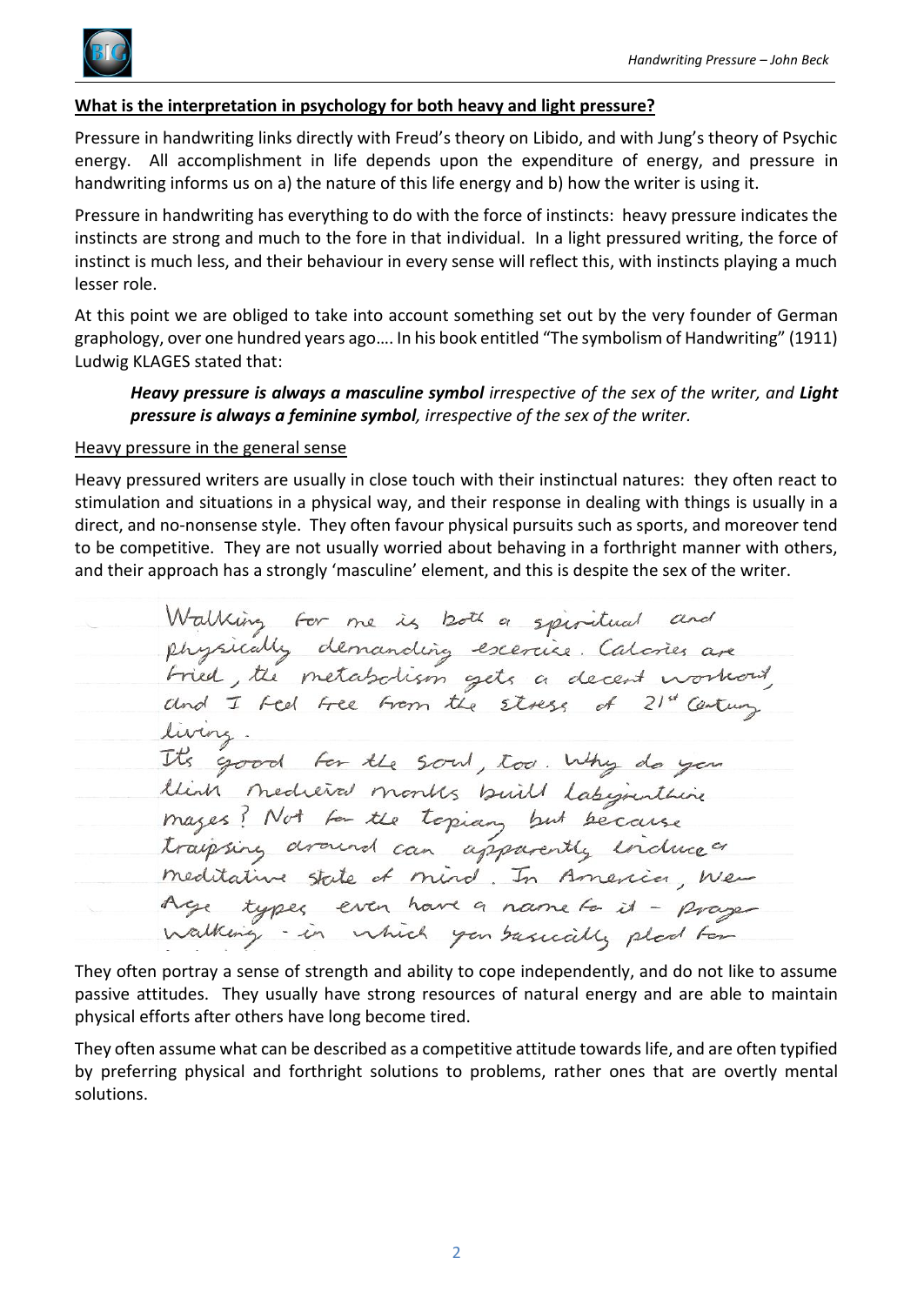

Light pressure in the general sense.

Again we are reminded that most copy books do not prescribe the extent of pressure in handwriting, and to a large extent how hard or how lightly a writer presses on the page is unconscious, therefore this consideration is of especial importance.

The keywords here for Light pressure are sensitivity and tolerance of others. Light pressured writers like to achieve their goals by causing as little conflict or disagreement with other people as possible. This is because they find situations of conflict and aggression even to be discomforting, if not disturbing. They seek by their behaviour to avoid problems with others at all costs, and even though they adapt their behaviour often in knowing how to deal with conflict, in their hearts they are not comfortable with it. There are, of course, many exceptions to this rule.

Aujourd'hui, le fonds euros st un des éléments de notre offre, mans cela ne doit plus être le coeur de notre proprosition. Pour les clients, (s taux vont rester bas pour adapter la boune proportion d'unités de compte et de fonds ensois



Shouting, bad atmospheres between people, hurtful or hateful words or any aggression between people is disturbing to the light pressured writer, and their immediate instinct is to withdraw immediately from the person or persons who are causing the bad atmosphere. They simply do not like nastiness in their dealings with people, either by being unpleasant, or people being unpleasant to them.

They tend therefore to be more easy-going than their heavy pressure counterparts. As mentioned earlier, they symbolically like to glide over the paper's surface causing as little indent as they can: this is how they prefer to run their lives, if allowed to.

Light pressured writers are generally sensitive people: rather than having endless physical resources as does the heavy pressured writer, the light pressure tends to indicate a move towards mental resourcefulness and mental resilience.

They are generally tolerant and peaceable, and since they do not like to be upset by others, they tend to avoid upsetting others, hence their famous avoidance of conflict. The psyche will be dominated by the feminine principle.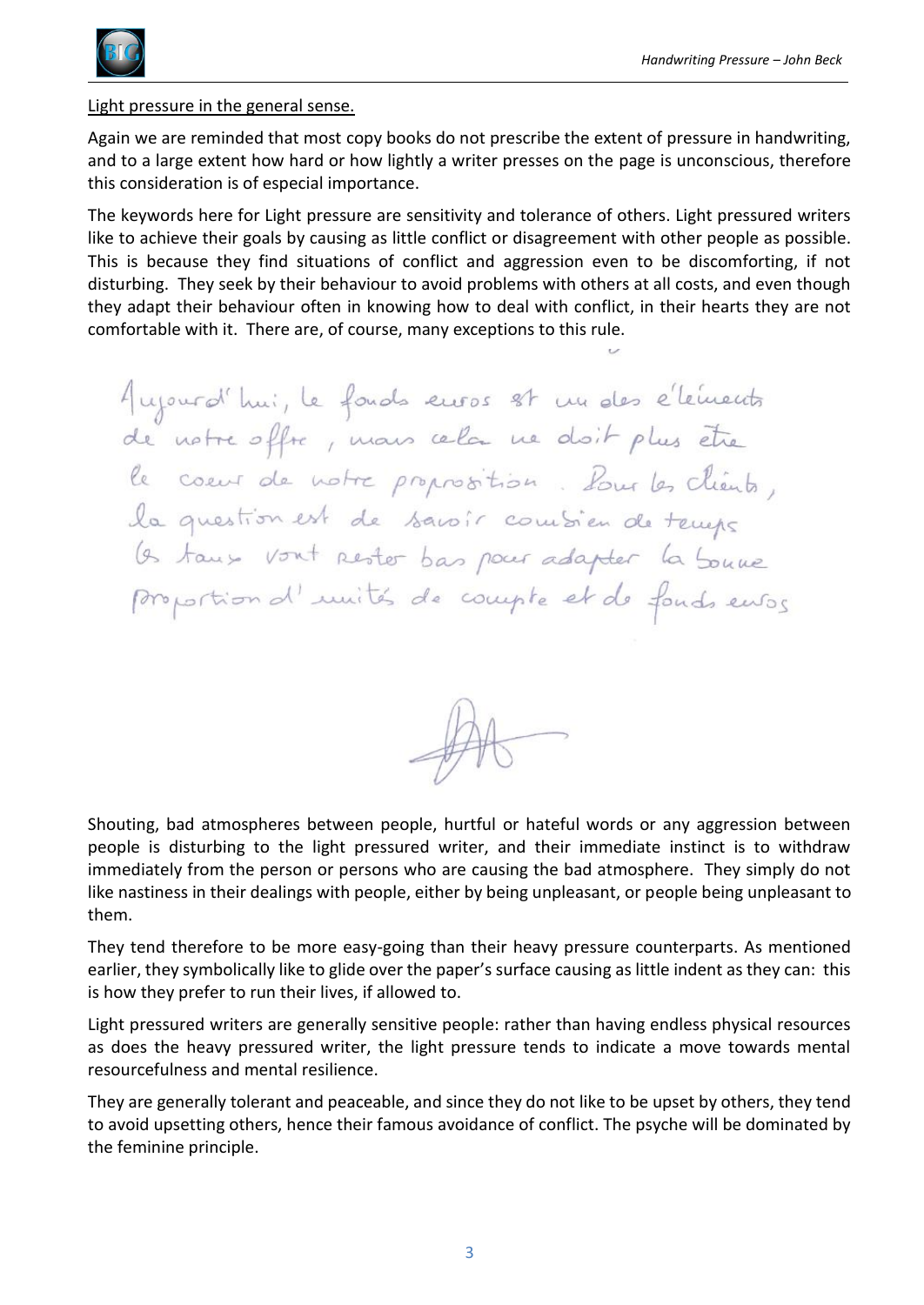## **What is the significance of medium pressure in writing?**

Another question often overlooked in textbooks on graphology. In effect it is rather to be desired, in the sense that Jung stated again and again that nature likes to follow the route that is not in any way excessive, but rather seeks the 'middle way'. Therefore medium pressure is to be desired, and often is associated with other graphological indications of balance and harmony.

### **Exaggerated pressure: either excessively heavy, or excessively light.**

We all know the most famous rule in graphology…. Every exaggeration, no matter which end of the spectrum, is always negative.

Examples: a writing that is too large/a writing that is excessively small/exaggerated slant either to the left or right/capital letters either too exaggerated, or too small/a signature too large/a signature too small. There are plenty of others of course.

25×40CTOBER 2013 Business, whether it be international or donestic in rateire, is feriarily the art of beilding relationships. Establishment and then Mainterance of relation lefts. Not receasively with MOR so, with internal colleagues to it is the espagement with and suffert of enes colleagues

But exaggerations in the pressure, albeit from the over-heavy to the over-light, are interpreted as negative. Too great a pressure in writing is often an overcompensatory indication, whereby a man (usually) behaves in an overly-masculine way to hide feminine elements which he is afraid will surface. Too light a writing often indicates a person's over-sensitivity and a reluctance to embrace the challenges of life, which must contain a modicum of competitivity in order to survive.

> I just wish levald remember the nest of the poem so that I could give you a better feel for my protic nature. Having said, or rather, whitten that, I'm not save that writting pretting wanted be the best way to progress an interview for something demanding such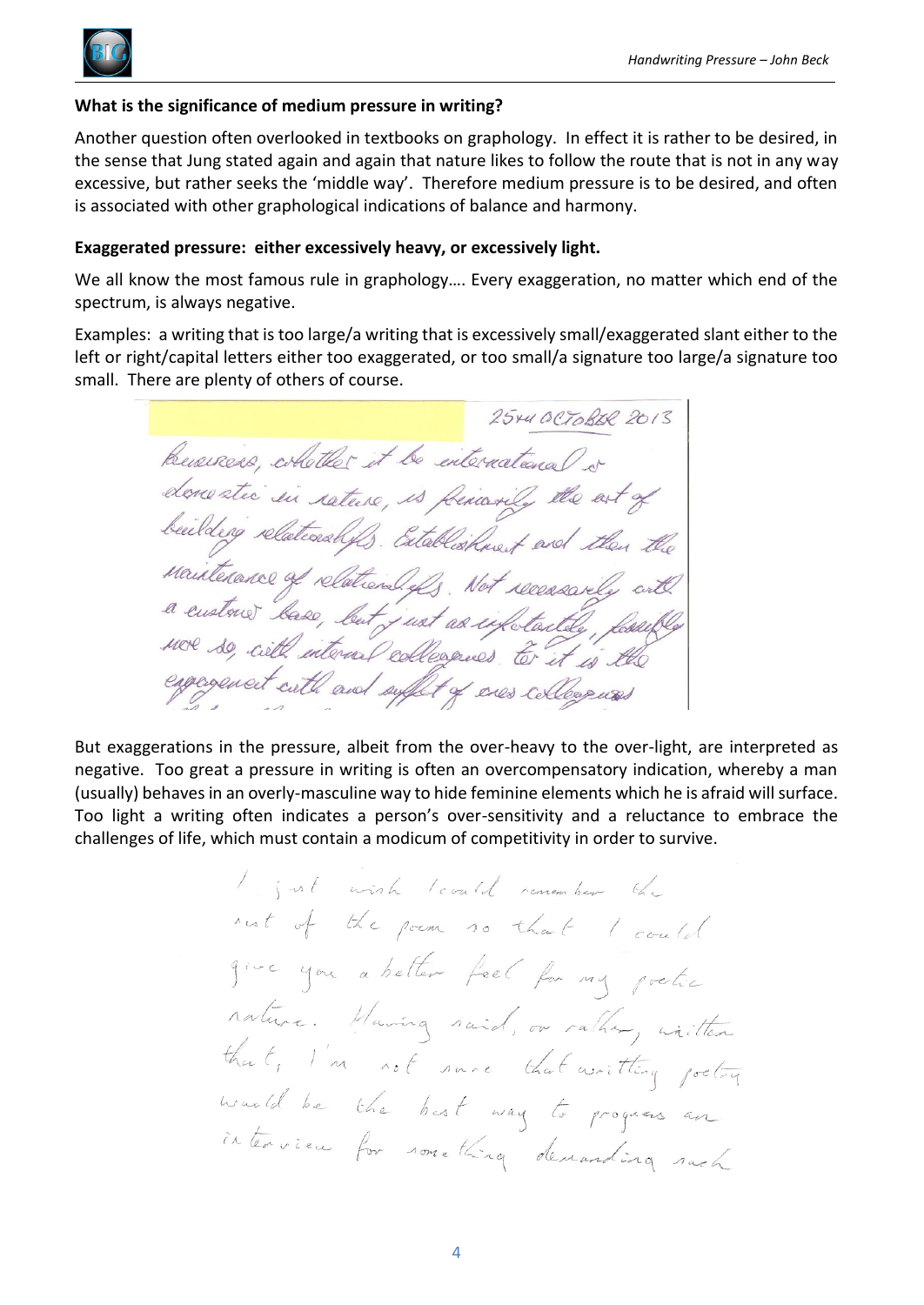

### **More pressure seen in one zone than the other two**

This is of great importance. Wherever a writer is seen to invest more pressure in one of the three zones, the lower zone for example, then the majority of the writer's psychic energy will be directed towards the material, security, physical and sexual aspects of life.

More pressure in the middle zone will indicate more energy being directed towards emotional and inter-personal aspects in the life of the writer, and his or her emotional relationships with others.

More pressure in the upper zone will betoken energy and drive being directed towards intellectual endeavours, or more often towards goals that have yet to be achieved, and which still lie in the future.

## **Displaced pressure**

To determine this, we must revert to the appropriate copy book model. If pressure is exerted on the upstrokes, instead of on downstrokes, then we are aware of a disturbance in the normal pattern of tension and release in the graphic movement.

Displaced pressure in the upper zone can indicate a disturbance in the writer's thinking or reasoning capabilities.

In the middle zone, it can indicate a disturbance in the emotional life of the writer.

In the lower zone, it can be a serious indication – the sexual or instinctual life of the writer can denote a perverse sort of sexuality, or unusual sexual proclivities.

boy Events"! - So. during 2015, Luked the Valerie to an exercise relationity to Take montent - left her Here For an hour on to Waterstones in e rehab period  $2015 - 16$  helper during I hade by that  $en$  $\vdash$ the Pavilion when the war accidental balcony strict. Amplian. "Nopoleon Ke Creek"

Male aged 74. Written in fountain pen. Pressure both light and heavy.

Writing showing fluctuating/wavering pressure and displaced pressure in line 1 "boy" in the lower zone. There is dominant displaced pressure in the middle zone throughout, with the pressure shifting from the vertical axis to the horizontal axis.